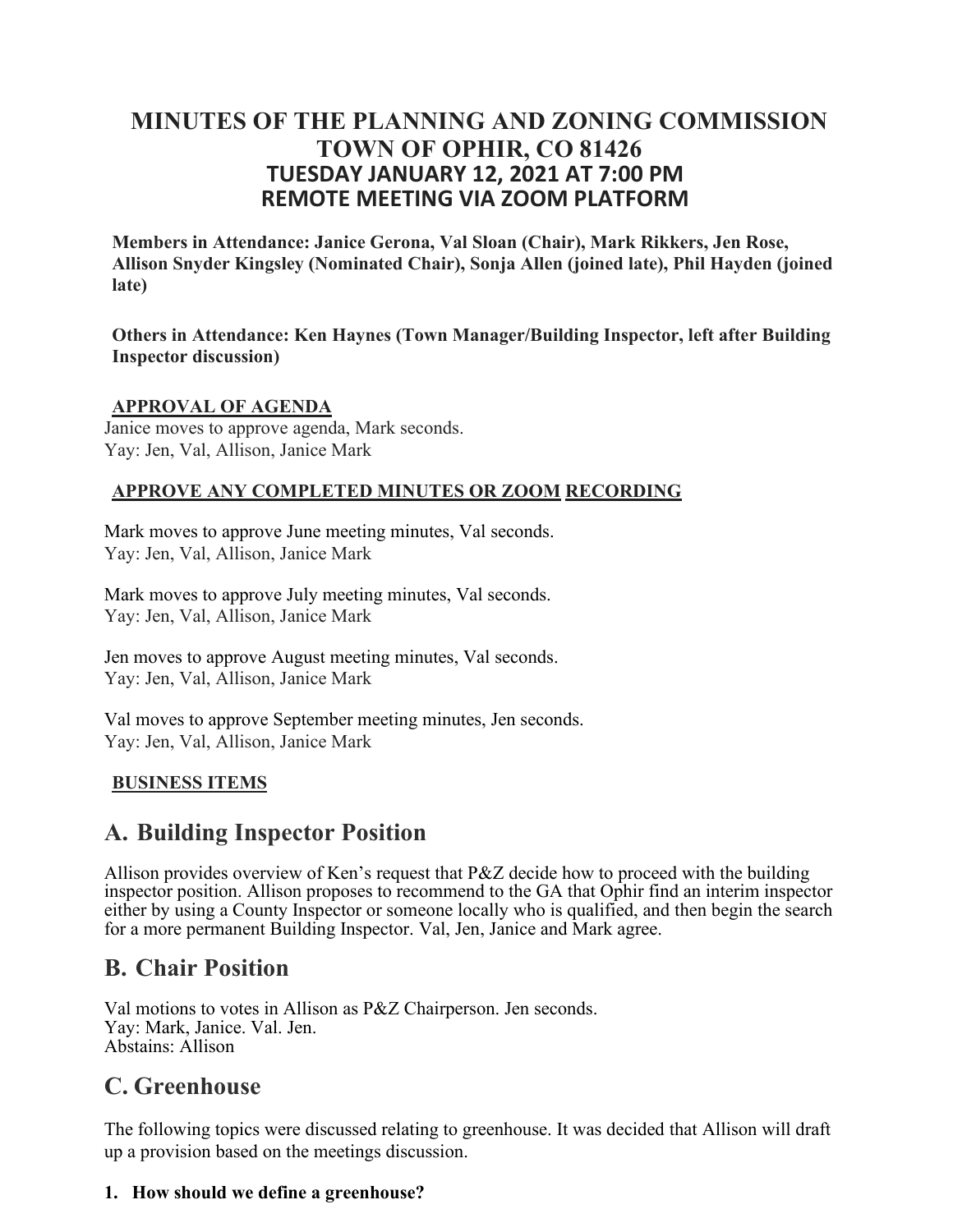Mark and Allison note concerns with treating greenhouses as an accessory building because then many exceptions will be required. Janice, Val, and Jen agree that greenhouses should be defined as a separate structure.

#### **2. What exception should be for exterior materials?**

Mark, Janice, Val, Jen and Allison all agree that materials other than what is currently allowed for exterior materials will have to be described.

#### **3. Should there be an exception to the roof and/or height requirements (12 ft)?**

Jen looked into grow domes and found no reason why there would need to be an exception for height. Mark, Janice, Val, Phil, and Allison agree.

#### **4. Should there be an exception that allow placement on setbacks?**

Allison proposes drafting language that requires greenhouses not be on the setback and include a variance option.

#### **5. Should we allow the square footage to be expanded or combined for greenhouses?**

Jen has concerns that we'll discourage greenhouses if we don't allow some expansion of square footage for them. She found that a 380 SQ ft greenhouse would feed a family of four. Val says their growdome is smaller and it feeds two families of four. Allison proposes a compromise that allows 200 SQ Ft of a greenhouse not to be counted toward total square footage, and also maxes the greenhouse size at 400 square feet. Jen, Val, Janice, Mark agree to try that.

### **6. What, if any, limits should we put on how greenhouses are used?**

All agree greenhouses should not be used for commercial purposes.

# **D. Moderate Avalanche Zoning**

After discussion, Allison proposes to compile language, pulling from the Town of Vail, that could be used to amend the LUC and P&Z can return to this discussion next time. All agree.

# **E. Budget for LUC Revisions**

Mark proposes the P&Z take a vote on budget request while Allison recuses herself. Val holds the vote on whether to ask for at least  $\hat{40}$  hours of work in the 2021 budget. Yay: Janice, Phil, Sonja, Jen, Val, Mark. Recused: Allison